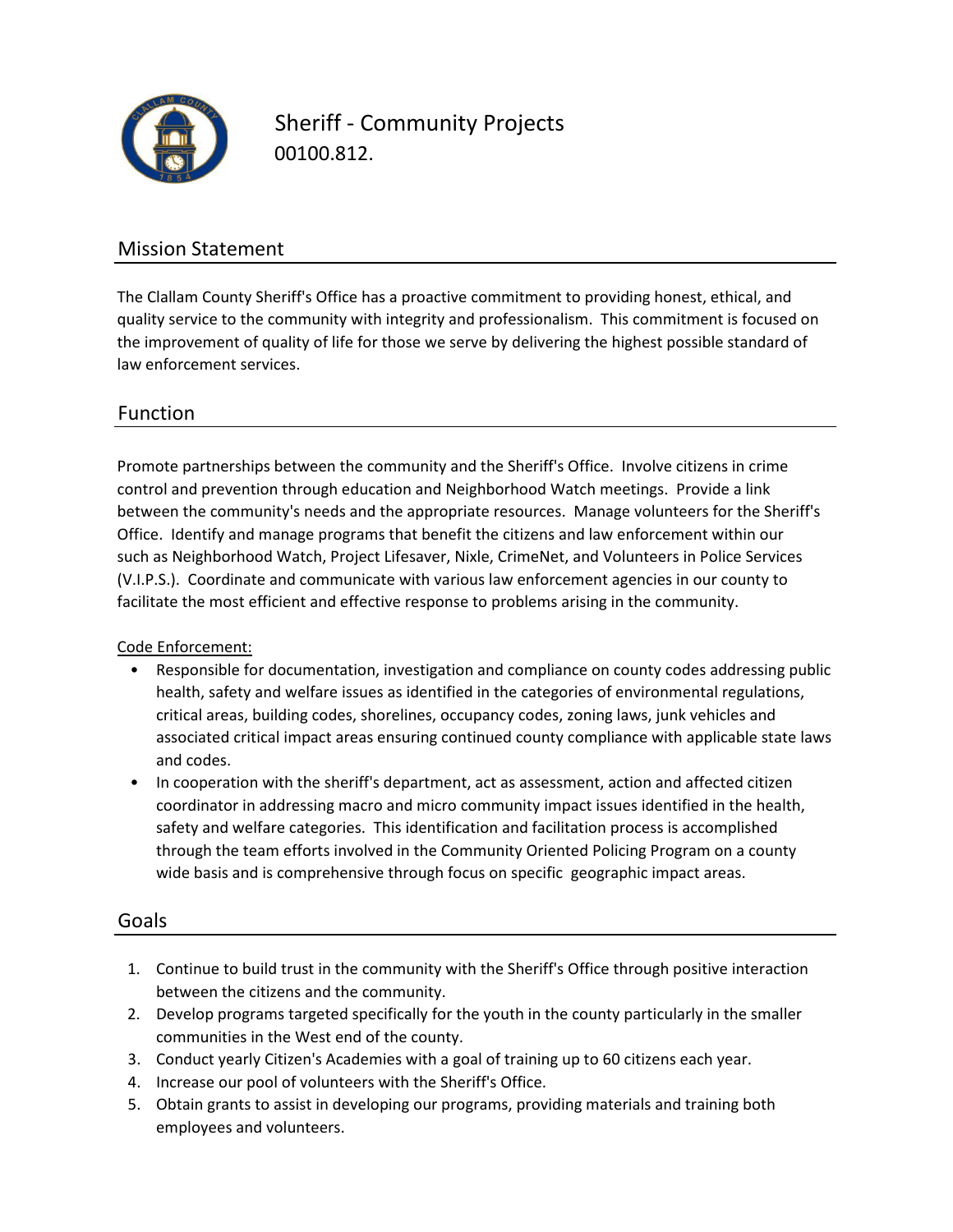- 6. Increase public awareness of the various programs available to assist the citizens of Clallam County.
- 7. Continue to offer Traffic School and DUI Victims Panel sessions to increase awareness of the negative impact of bad driving habits and driving while impaired.
- 8. Preserve the civil and property rights of county citizens and landowners.

## Workload Indicators

|                                            | 2011 Actual | 2012 Actual | 6/30/13 Actual |
|--------------------------------------------|-------------|-------------|----------------|
| <b>DUI Victims Panel attendance</b>        | 260         | 207         | 100            |
| Traffic School attendance                  | 119         | 89          | 66             |
| Volunteer hours donated                    | 10,017      | 9,171       | 4,000          |
| Volunteer hours equated to dollar value    | \$216,575   | \$208,107   | \$90,760       |
| Code Enforcement Investigations/Assistance | 360         | 239         | 72             |
| Estimated junk vehicles disposed of        | 344         | 309         | 166            |
| Number of Volunteers                       | 104         | 115         | 115            |
| Community Policing Events                  | 8           | 12          |                |
| Community Education presentations          |             |             |                |
| Neighborhood Watch meetings                | 14          | 23          | 13             |

# Grant Funding Sources

- 1. Washington Traffic Safety Commission
- 2. Washington State Department of Commerce

## Revenues

|                                | 2011 Actual | 2012 Actual | 6/30/13 Actual | 2014 Budget |
|--------------------------------|-------------|-------------|----------------|-------------|
| <b>Taxes</b>                   |             |             |                |             |
| Licenses and Permits           |             |             |                |             |
| Intergovernmental Revenues     | 69,436      | 64,918      | 22,250         | 46,190      |
| Charges for Goods and Services |             |             | 7,841          | 9,700       |
| Fines and Forfeits             | 12,289      | 12,960      | 5,925          | 19,750      |
| Miscellaneous Revenues         |             |             |                |             |
| <b>Other Financing Sources</b> |             |             |                |             |
| Transfers In                   |             |             |                |             |
| <b>General Tax Support</b>     | 191,778     | 132,907     | 31,232         | 85,971      |
| Total                          | \$273,503   | \$210,785   | \$67,248       | \$161,611   |

## Expenditures

|                                   | 2011 Actual | 2012 Actual | 6/30/13 Actual | 2014 Budget |
|-----------------------------------|-------------|-------------|----------------|-------------|
| Salaries and Wages                | 181,415     | 127,947     | 46,958         | 101,070     |
| <b>Personnel Benefits</b>         | 56,596      | 37,119      | 10,612         | 25,003      |
| <b>Supplies</b>                   | 23,622      | 18,107      | 6,184          | 19,823      |
| <b>Other Services and Charges</b> | 9,215       | 24,964      | 3,494          | 15,680      |